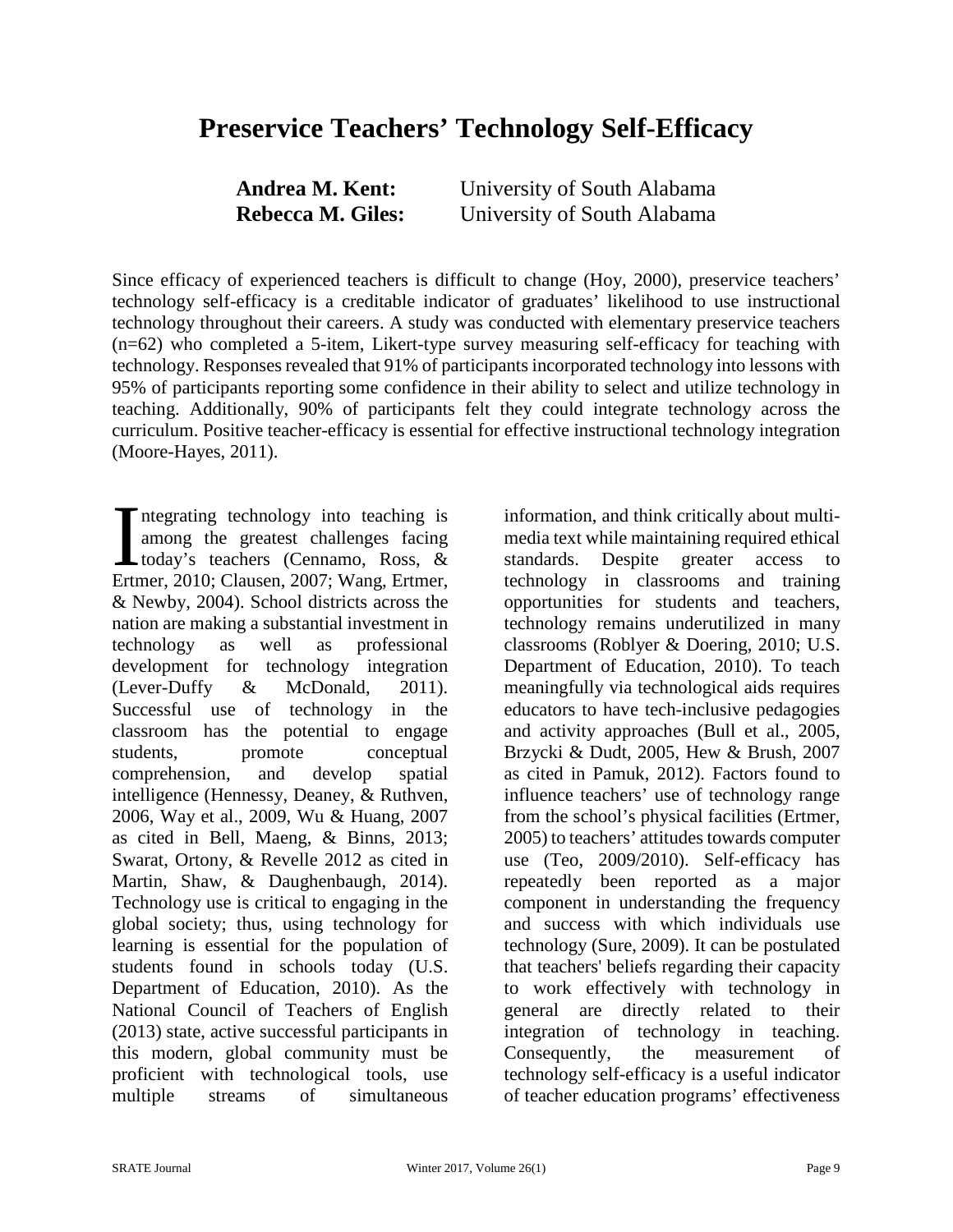in preparing graduates to use instructional technology (Moore-Hayes, 2011).

#### **Teacher Efficacy**

Research studies have established the importance of a positive sense of efficacy on teacher effectiveness (Knoblauch & Hoy, 2008; Putman, 2012). Self-efficacy is rooted in Alberta Bandura's social cognitive theory (1977). This theory highlights the perspective that people are their own change agents. Bandura (1977) defined efficacy as intellectual activity by which one develops one's beliefs about his ability to achieve a certain level of accomplishment. Research supports the theory that teachers with a high sense of self-efficacy and belief in their ability to positively impact student learning are more likely to participate in professional development (Gersten, Chard, & Baker, 2000) that often leads to implementation of innovative teaching strategies (Sparks, 1988), and ultimately have a stronger academic focus in their teaching (Dembo & Gibson, 1985). A strong sense of teaching efficacy also often results in higher motivation, more effort, determination, and resilience (Tschannen-Moran, Hoy, & Hoy, 1998).

Conversely, low levels of efficacy in teachers resulted in negative behaviors such as responding with criticism and giving up on academically struggling students (Tschannen-Moran, Hoy, & Hoy, 1998 as cited in Palmer, 2011). Research (Pendergast, Garvis, & Keogh, 2011) has shown that a teacher's self-efficacy has a strong connection to their overall impact and level of effectiveness. Their belief in themselves directly links to how well a student performs on academic tasks (Dembo & Gibson, 1985). Self-efficacy regarding computer use and technology integration has been of particular interest recently (Curts, Tanguma, & Peña, 2008; Gökçek, Güneş, & Gençtürk, 2013;

Jimoyiannis, & Komis, 2006; [Kramarski,](http://link.springer.com/search?facet-author=%22Bracha+Kramarski%22) & Tova, 2015; Miles, 2013; Moore-Hayes, 2011; Nadelson et al., 2013; Wang et al., 2004).

## **Technology Efficacy**

The level of technology integration in any classroom is ultimately decided by the teacher (Jimoyiannis & Komis, 2006). Given the enormity of responsibility experienced by most new teachers, Clausen (2007) found that often times, new teachers have difficulty integrating technology into their teaching during their induction period (first years teaching). As leaders in education push using new technologies in the teaching process, teachers have reported feeling inadequacies in their abilities to teach via the emerging technologies (Martin, Shaw, & Daughenbaugh, 2014). Research supports that efficacy is situated within context, therefore, examining specific curriculum areas, such as technology, may help identify teachers that will be more likely to implement as higher levels of efficacy generally result in higher levels of implementation (Henson, 2002; Moersch, 1995). The importance of teacher self-efficacy as related to technology is demonstrated through the impact on teaching behaviors (Henson 2002), including instructional planning and preparation and the tools they select to use during instruction.

Many factors other than technical knowledge and skill contribute to teachers' success at technology integration in teaching (Miles, 2013). Factors include time to integrate curriculum, home access to Internet (Curts et al., 2008), training (Watson, 2006), vicarious experience (Wang et al., 2004), and positive attitude toward technology (Kumar, Rose, & D'Silva, 2008). Teachers' use of computers for teaching has been correlated with their belief in their ability to do so (Paraskeva, Bouta, & Papagianni, 2008). For teachers to integrate technology into teaching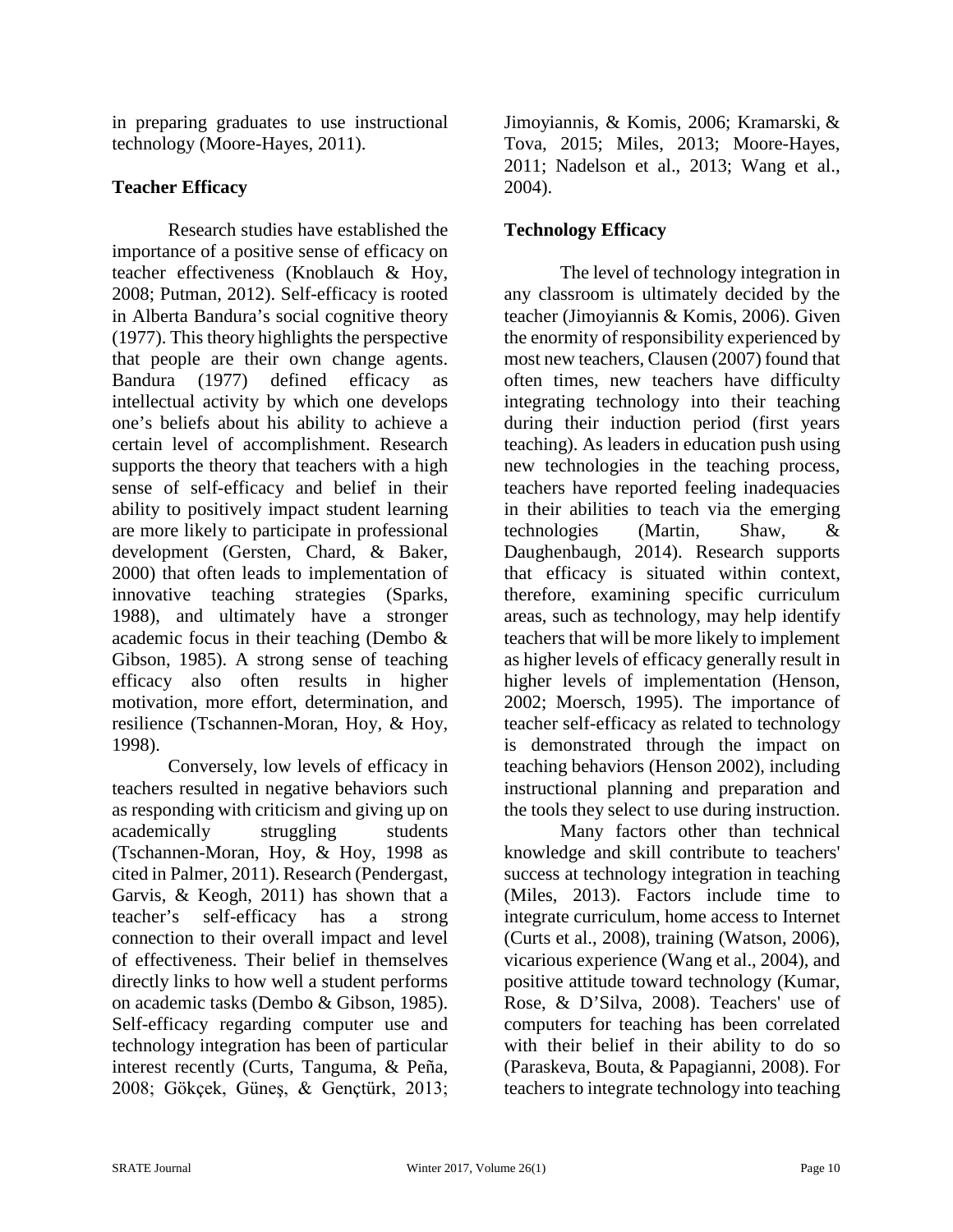practice, they must consider themselves to be self-efficacious at its use (Kumar et al., 2008) making a strong sense of computer selfefficacy among the basic preconditions for positive self-efficacy regarding the use of computers for instruction (Teo, 2010). Conversely, underutilization of technology in instruction has been linked to teachers' lack of self-efficacy (Kellenberger & Hendricks, 2003; Teo, 2009). "Though enhanced selfefficacy beliefs do not automatically translate into the actual use of technology among teachers, they are a necessary condition for technology integration" (Wang et al., 2004, p. 242).

There has been research that linked teacher self-efficacy to student self-efficacy (Henson, 2002). Therefore, it can be postulated that if a teacher has a high level of technology self-efficacy, students may also. Ultimately, if students feel confident in using technology for learning purposes, they are more likely to choose technology tools for learning.

#### **Preparing Preservice Teachers to Integrate Technology**

Technology as a tool for learning has been a recent focus of educational reform in the United States (U.S. Department of Education, 2010). In a technology rich society, there is a necessity for teachers to learn how to leverage what students already know about technology and connect that knowledge to how to use technology as a meaningful learning tool. Therefore, it is imperative that preservice teachers are taught how to effectively use technology as a teaching tool by infusing instructional technology throughout the teacher education curriculum (Groth, Dunlap, & Kidd, 2007). Requiring technology for coursework must be supplemented by university faculty and cooperating teachers who model effective use of instructional technology (Pope, Hare, &

Howard, 2005). As Bell, Maeng, and Binns (2013) reported embedding technology instruction for preservice teachers in a variety of contexts can facilitate technology usage for science instruction during student teaching. Cognitive modeling is vital for preservice teachers to comprehend, not only how the technology functions, but also the instructors' decision-making processes to effectively maximize learning potential (Pamuk, 2012). In addition, Groth et al. (2007) emphasize the importance of preservice teachers integrating technology into internship experiences to foster the inclusion of technology in their future classrooms. To be successfully employed, preservice teachers will be required to use technology as they prepare students to compete in a global economy (Edutopia, 2008; Hamill, 2012, Cohn, 2005 as cited in Martin, Shaw, & Daughenbaugh, 2014). Teacher education programs must assess their effectiveness for transitioning candidates into technology savvy K-12 teachers. The preservice teachers' attitudes and cognition toward their own teaching with technology should be accessed for this integral assessment (Rohaan, Taconis, & Jochems, 2012). One established method is to obtain the preservice teachers' efficacy (Rethlefsen & Park, 2011).

As Holden and Rada (2011) found with inservice teachers, examining preservice teachers' efficacy for technology may allow for a specific focus on increasing the selfefficacy, thus, promoting the use of technology in instruction. The importance of the technology self-efficacy of preservice teachers may be summed up in this statement, "Technology self-efficacy has come to play a crucial role in the preparation and implementation of educators who can successfully use educational technology to enhance student learning" (Brown, Holcomb, & Lima, 2010, p.121).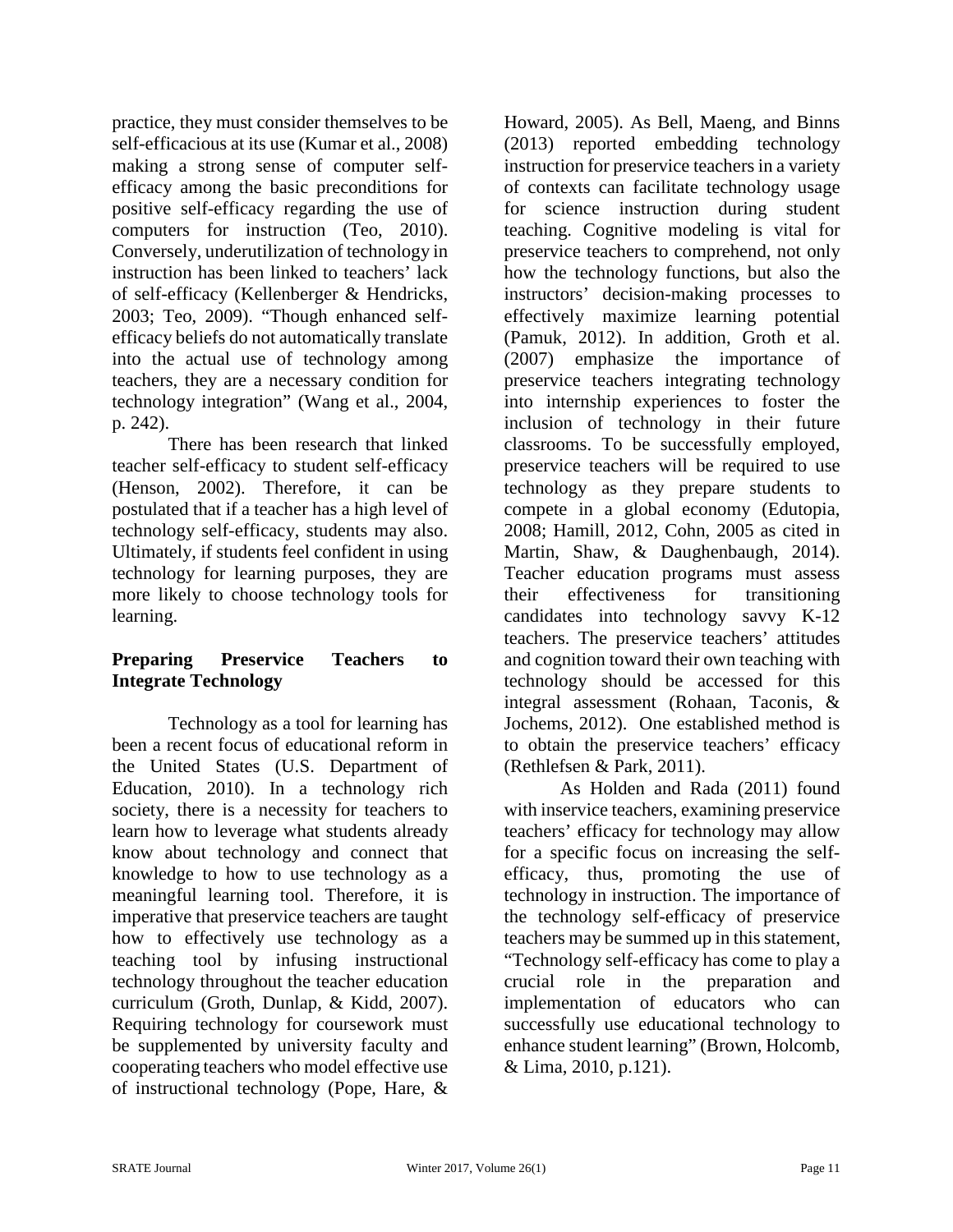#### P**urpose and Significance of Study**

This study investigated elementary preservice teachers' self-efficacy beliefs regarding instructional technology. Taking into consideration the immediate and longterm impact of positive teacher-efficacy related to technology integration, findings will be of interest to current educators and administrators, certification and licensing boards, and those responsible for training and mentoring new teachers. As the U.S. Department of Education National Technology Plan for 2010 states, "To achieve our goal of transforming American education, we must rethink basic assumptions and redesign our education system. We must apply technology to implement personalized learning and ensure that students are making appropriate progress…". Teacher education programs play an important role in the development of candidates' self-efficacy and identity (Pendergast et al., 2011). As a result, the role of teacher educators in developing preservice teachers' technology self-efficacy impacts the future of technology integration in America's classrooms.

**Participants.** In the first phase of the study, participants were 28 preservice teachers (27 females and 1 male) at a Doctoral/Research Intensive university. Ages ranged from 20 to over 49 with 86% between 20-29 years old. Most (89%) were European American. All (19 juniors and 9 seniors) were K-6 majors and had completed a course designed to teach how to integrate technology as a meaningful learning tool in school classrooms.

In the second phase of the study (one year later), participants were 35 preservice teachers (33 females and 2 males) at the same Doctoral/Research Intensive university. Ages ranged from 20 to over 50 with 89% between 20-29 years old. Most (74%) were European American. All (11 juniors and 24 seniors)

were K-6 majors and had completed the same educational technology course as the first phase participants. In the teaching methods courses, participants experienced different levels of technology integration into the courses, and, to various degrees, were also expected to incorporate technology into their assignments. Participants were all placed in field experience classrooms with a moderate level of technology available, though the amount of use in the classroom varied. The technology included items such as SmartBoards, desktop and laptop computers, and other hand-held devices that would be used from enhancing instruction to extensive implementation for project-based learning.

**Instrument**. Moore-Hayes (2011) used questions and a rating scale adapted from Tschannen-Moran and Woolfolk-Hoy's (2001) research on teacher-efficacy to create a 5-item instrument for assessing teachers' perceived efficacy beliefs related to technology integration. The resulting survey was used to collect data in this study. The sixpoint, forced-choice response Likert-type scale ranged from "not at all" to "a great deal."

**Data Collection and Analysis**. Quantitative, descriptive statistics were used to determine participants' perceived selfefficacy on several specific aspects of technology integration. After obtaining permission for use, the survey was electronically disseminated to participants. Responses to the five survey items were converted to numerical data (one low efficacy and six high efficacies). Participation was voluntary, and there were no identified risks or benefits nor incentives provided.

#### **Results**

Participants (n=62) had a total score mean of 4.6 on a six-point scale indicating a moderately high level of technological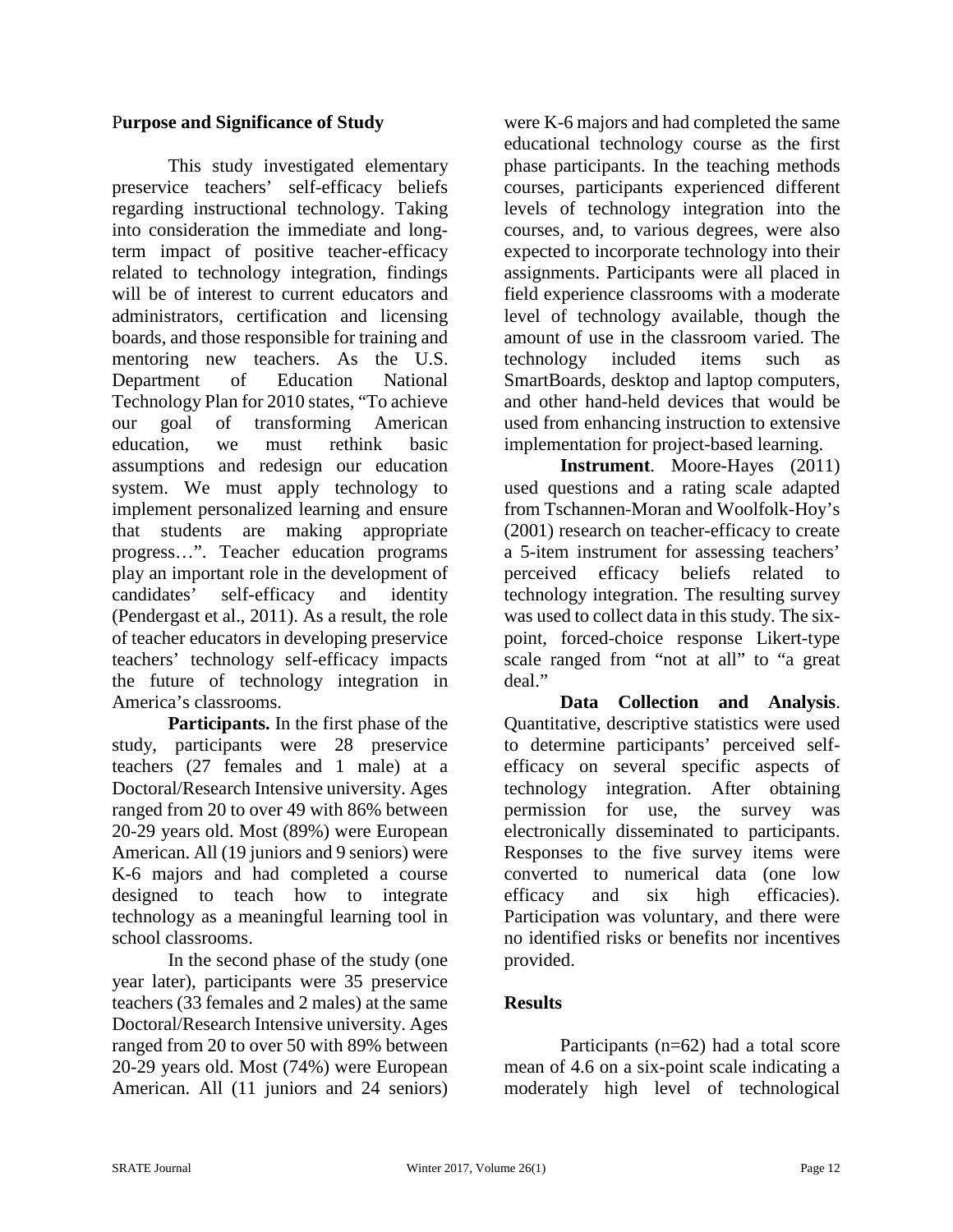efficacy overall. Table 1 presents the means for each item. The highest item mean (4.9) was reported for extent to which preservice teachers felt that they could integrate technology across the curriculum. The lowest item mean (3.9) was reported for actual implementation of technology into lessons taught during field experiences.

Table 2 presents participant responses in percentages. Item specific data revealed that 66% of participants felt a high level of confidence in their ability to select and utilize technology in teaching and learning as indicated by their capability to determine why, when, and how to use technology. Overwhelmingly, 91% of participants indicated that they felt at least somewhat capable of incorporating technology into the lessons they taught. Similarly, 76 felt they could integrate technology across the curriculum.

#### **Discussion**

Educators at all levels must be aware of the impact of technology self-efficacy on student learning. Preparing educators to lead students in the use of technology so they are better able to navigate the global society in which we live is imperative (Johnson, 2009; U.S. Department of Education, 2010). Interestingly, participants in this study had a fairly high efficacy rate on their ability to use technology for instruction. These results are considered positive as research supports the impact of teachers' efficacy on teaching and learning (Pajares, Usher, & Johnson, 2007). These results are also supported by the research by Nadelson et al., (2013) that revealed many new teachers are digital natives and have grown up using technology and report high levels of confidence in using email, learning management systems, personal computers, television, smartphones, word processing, and social networking but only moderate levels of confidence using

instructional technology such as podcasts, virtual simulations, and Web 2.0 applications.

The data in this study revealed that while the participants felt confident in their ability to implement technology as part of the teaching and learning process, 30% do not feel confident in their ability to select and evaluate the technology prior to implementation. This could be due to lack of knowledge of elements of effective technology, lack of experience with the process of evaluating technology, lack of teaching experience that would help provide the background knowledge to effectively evaluate the technology, time constraints, or various other factors. Considered in light of the multitude of available software, websites, and other technology-based resources that are available to classroom teachers today, these data indicate that there is more work to be done in the preparation of candidates for critically examining instructional software for meaningful technology integration. Linking efficacy for technology and use in classroom instruction should be further explored, specifically in relation to competency in selecting the appropriate technological tools used to enhance teaching and learning.

The data also indicates that preservice teachers need more preparation in selecting and utilizing assistive technologies with special education students. This is particularly important due to the increased number of inclusive classrooms found in most schools. Teachers must be adequately prepared to meet the need of all students, with a range of academic needs.

Technological tools are now considered a staple in most classrooms. As societal and educational expectations for integration of technology into daily classroom's practices continue to grow, it becomes increasingly important that all teachers are adequately prepared for this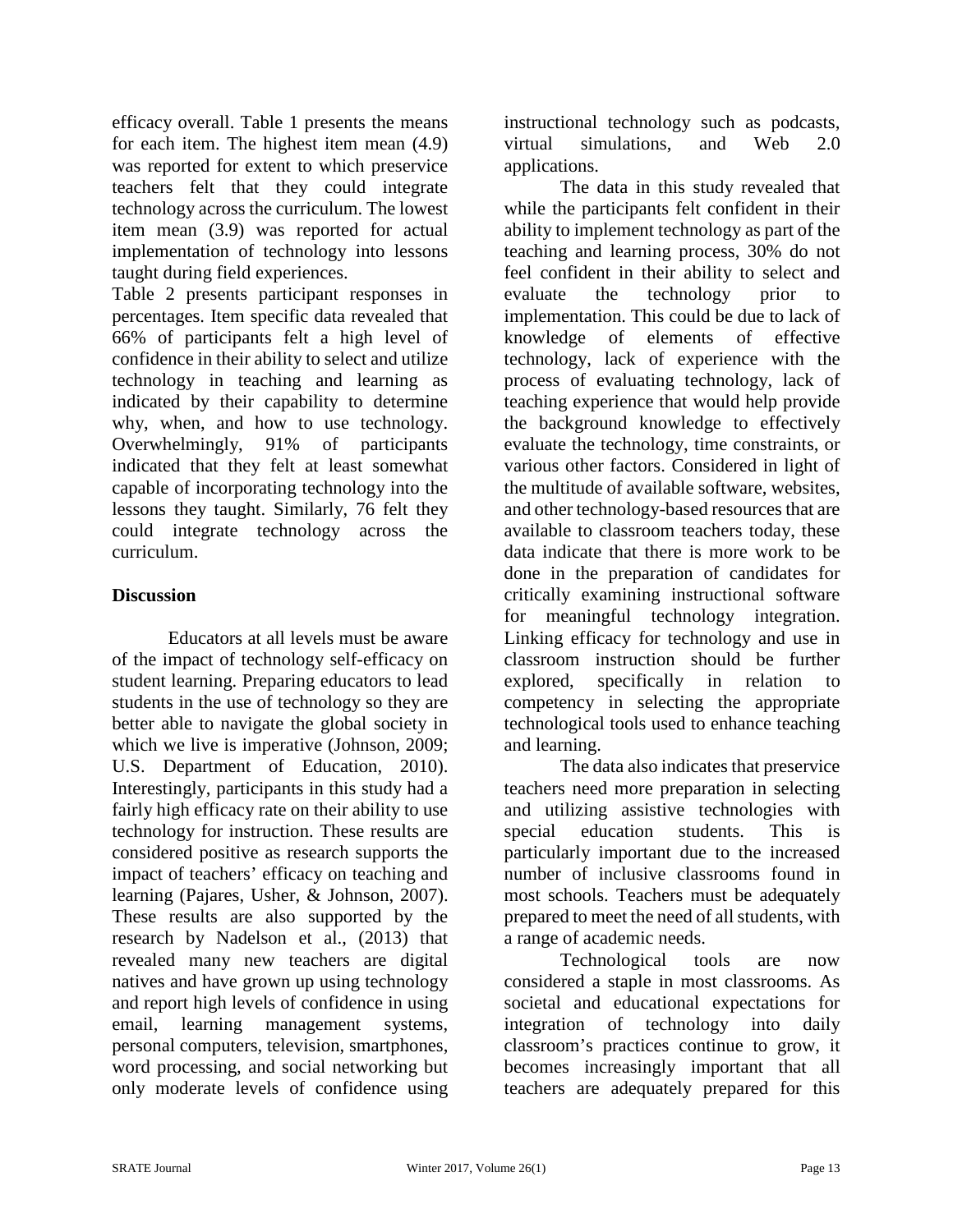dimension of their professional practice. Preservice teachers must be prepared by first being equipped with the knowledge, skills, and resources to effectively teach with technology in order to design innovative and meaningful learning experiences for their students.

Technology must be foundational to the teaching and learning process in teacher education programs. By integrating technology in both coursework and field experiences, preservice teachers' can be scaffolded through the process of learning to effectively use instructional technology. Along with knowledge, positive teacherefficacy is an essential prerequisite for effective technology integration for instruction (Moore-Hayes, 2011). According to Wang et al. (2004), the use of electronic vicarious learning experiences and the incorporation of specific goals may help preservice teachers develop the confidence they need to become effective technology users within their own classrooms. Shivelya and Yerrickb (2014) argue real classrooms experiences that enable preservice teachers to gain the confidence, experience, and competence required to integrate instructional technology in their teaching practices are essential. While extensive, intrusive training techniques had no significant effect on elementary teachers' attitude or self-efficacy toward technology (Miles, 2013), successful experiences with instructional technology as a preservice teacher leads to positive efficacy (Flores, 2015; [Kramarski,](http://link.springer.com/search?facet-author=%22Bracha+Kramarski%22) & Tova, 2015; Shivelya & Yerrickb, 2014), thus, resulting in an increased probability that technology will be used as a teaching tool (Holden & Rada, 2011).

**Limitations.** As with all studies, consideration must be given to conditions that may limit the generalizability of the findings. The participants in the study were a convenience sample of preservice teachers

located in a mid-sized university. In addition, the relatively small number of participants limits the generalizability to a larger audience. It must also be acknowledged that the data collection instrument was a survey, and though the participants remained anonymous, the self-reporting nature of survey research is a limitation in itself.

**Future Research.** Some research (Henson, 2002) has indicated that Likert-type questionnaires may not accurately measure a person's judgement; therefore, follow-up research using a qualitative approach may provide greater insight of the preservice teacher's self-efficacy. In addition, including qualitative data along with the quantitative data may provide insight to determine specific factors that may influence the technology efficacy. It would be interesting to explore specific factors that influence preservice teachers' technological selfefficacy in order to facilitate the implementation of these elements within a teacher education program. Knowledge of these factors may provide institutions of higher education and school districts with information that could have a positive impact on the technology self-efficacy and promote usage of in instruction.

### **Conclusion**

There are simply unending opportunities to engage with technology to enhance innovative learning opportunities (Duncan, 2010). In order to make the use of technology for learning a reality in schools, teacher preparation programs must integrate technology in both coursework and field experiences to scaffold preservice teachers through the developmental process of learning to effectively use technological tools to expand students' probability for success. Preservice teachers must graduate prepared to evaluate, select, and integrate technology into their daily instruction. Institutions of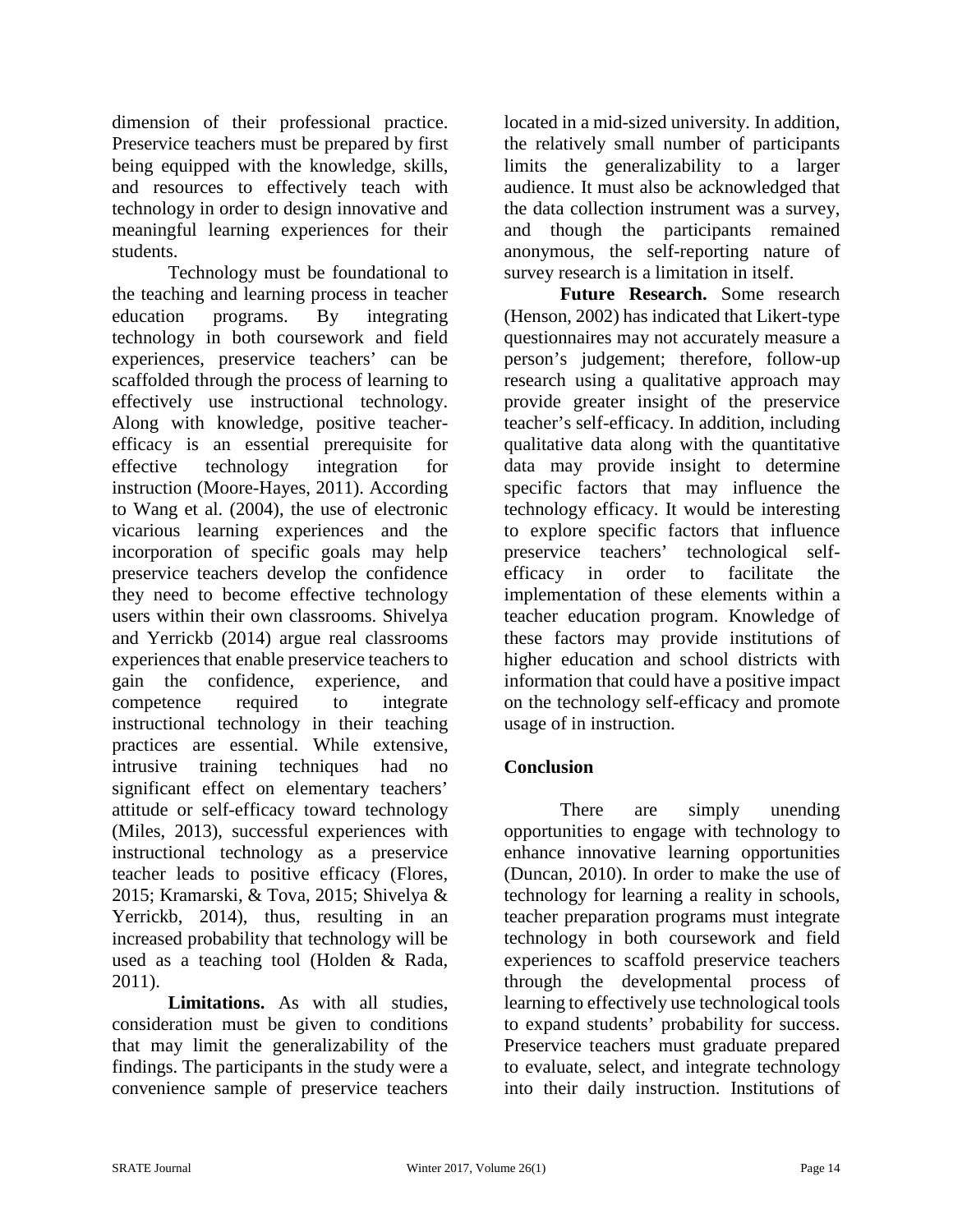higher education must incorporate these opportunities into preparation programs in order to adequately equip new teachers to be able to do so.

Technology provides opportunities to be used in various ways including being part of the curriculum, as a tool to deliver instruction, and to enhance the learning process. Technology offers the capacity for the entire educational process to move from passive to interactive and engaging. As self-

efficacy for technology usage increases for preservice teachers, using technology as a teaching tool will also likely increase. An obvious by-product of technology as a teaching tool is increased technological learning. The ultimate impact of increased self-efficacy of teachers, as related to technology, is that students graduate with the knowledge and skills to be successful in utilizing technology for life-long learning.

Table 1

| <b>Ouestion</b>                                                                                                                                     |     |  |  |
|-----------------------------------------------------------------------------------------------------------------------------------------------------|-----|--|--|
| How competent do you perceive yourself to select and use various media to support                                                                   |     |  |  |
| teaching and learning?                                                                                                                              |     |  |  |
| How well prepared are you to evaluate software to support teaching and learning?                                                                    |     |  |  |
| To what extent can you integrate technology across the curriculum?                                                                                  |     |  |  |
| How capable are you of determining why, when, and how to use technology in<br>education?                                                            | 4.8 |  |  |
| To what extent do you feel prepared to select and utilize assistive technologies?                                                                   |     |  |  |
| To what extent did you incorporate technology to enhance teaching and learning in<br>the lessons you taught in your field experience this semester? | 3.9 |  |  |

*Note:* Based on a Scale from 1 (Not at All) to 6 (A Great Deal)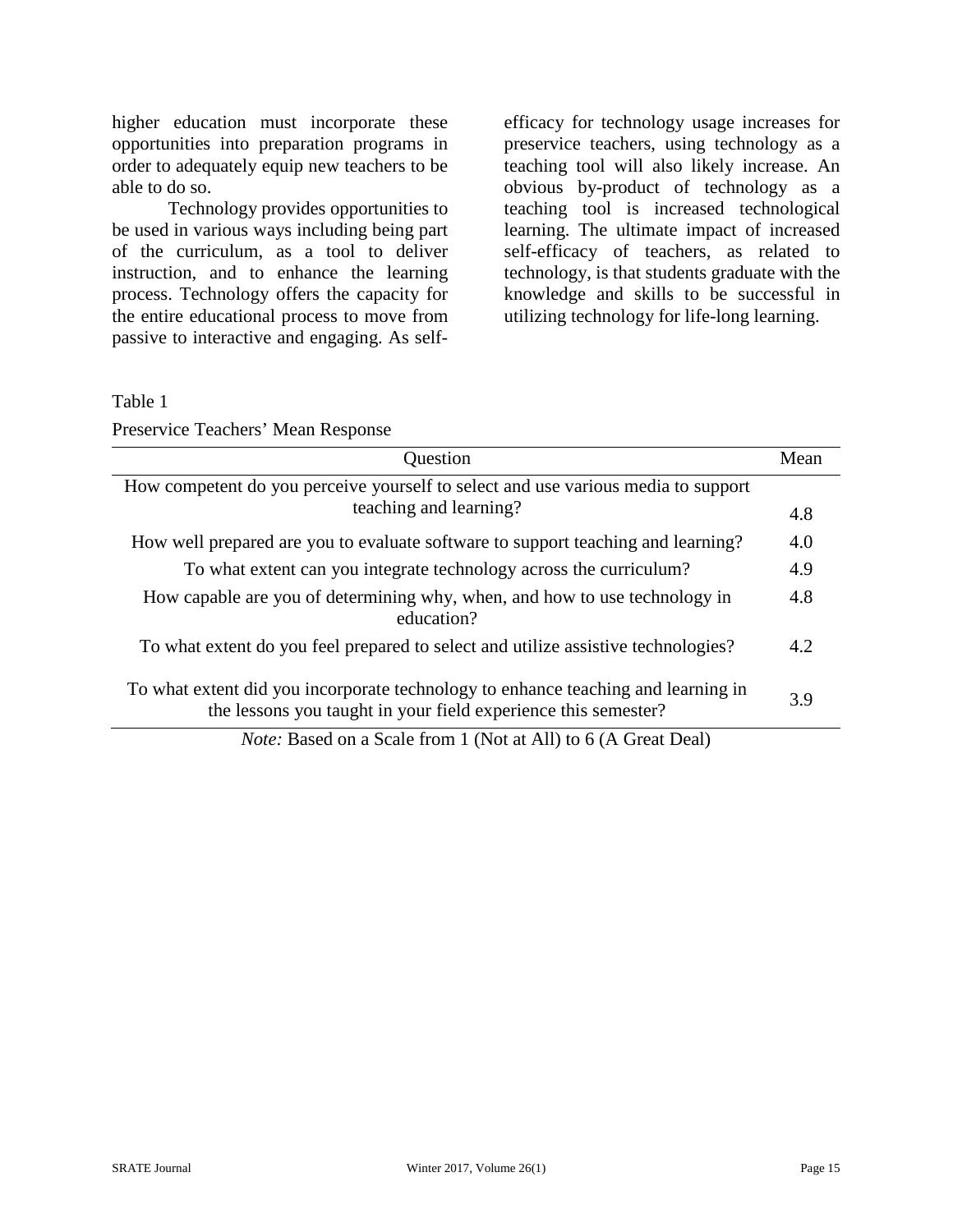| Question                                                                                                                                                  | Not at<br>all | Very<br>little | A<br>little | Somewh<br>at | Quit<br>e a | $\mathbf{A}$<br>great |
|-----------------------------------------------------------------------------------------------------------------------------------------------------------|---------------|----------------|-------------|--------------|-------------|-----------------------|
|                                                                                                                                                           |               |                |             |              | bit         | deal                  |
| How competent do you perceive yourself to<br>select and use various media to support<br>teaching and learning?                                            | 0%            | 3%             | 2%          | 38%          | 27%         | 30%                   |
| How well prepared are you to evaluate<br>software to support teaching and learning?                                                                       | 1%            | 10%            | 19%         | 33%          | 19%         | 16%                   |
| To what extent can you integrate technology<br>across the curriculum?                                                                                     | 2%            | 2%             | 6%          | 16%          | 42%         | 34%                   |
| How capable are you of determining why,<br>when, and how to use technology in<br>education?                                                               | 3%            | 1%             | 4%          | 25%          | 36%         | 30%                   |
| To what extent do you feel prepared to select<br>and utilize assistive technologies?                                                                      | 1%            | 4%             | 17%         | 34%          | 28%         | 15%                   |
| To what extent did you incorporate<br>technology to enhance teaching and learning<br>in the lessons you taught in your field<br>experience this semester? | 2%            | 4%             | 4%          | 11%          | 44%         | 36%                   |

# Table 2 Preservice Teachers' Response in Percentages

#### **References**

- Bandura, A. (1977). Self-efficacy: Toward a unifying theory of behavioral change. *Psychological Review, 84*, 191-215.
- Bandura, A. (1994). Self-efficacy. In V.S. Ramachaudran (Ed.), *Encyclopedia of human behavior* (Vol. 4, pp. 71- 81). New York: Academic Press. (Reprinted in H. Friedman [Ed.], *Encyclopedia of mental health*. San Diego: Academic Press, 1998).
- Bell, R. L., Maeng, J. L, & Binns, I. C. (2013). Learning in context: Technology integration in a teacher preparation program informed by situated learning theory. *Journal of Research in Science Teaching*, 50: 348–379. doi: 10.1002/tea.21075
- Brown, S., Holcomb, L. & Lima, C. (2010). Assessing the impact of a

performance-based assessment on educators' technology self-efficacy measures. *International Journal of Instructional Media, 37*(2), 121-132.

- Cennamo, K. S., Ross, J. D., & Ertmer, P. A. (2010). *Technology integration for meaningful classroom use: A standards-based approach*. Belmont, CA: Wadsworth Cengage Learning.
- Christensen, R. (1998). *Effect of technology integration education on the attitudes of teachers and their students*  (Unpublished doctoral dissertation). University of North Texas, Denton.
- Clausen, J. M. (2007). Beginning teachers' technology use: First-year teachers development and the institutional context's affect on new teachers' instructional technology use with students. *Journal of Research on*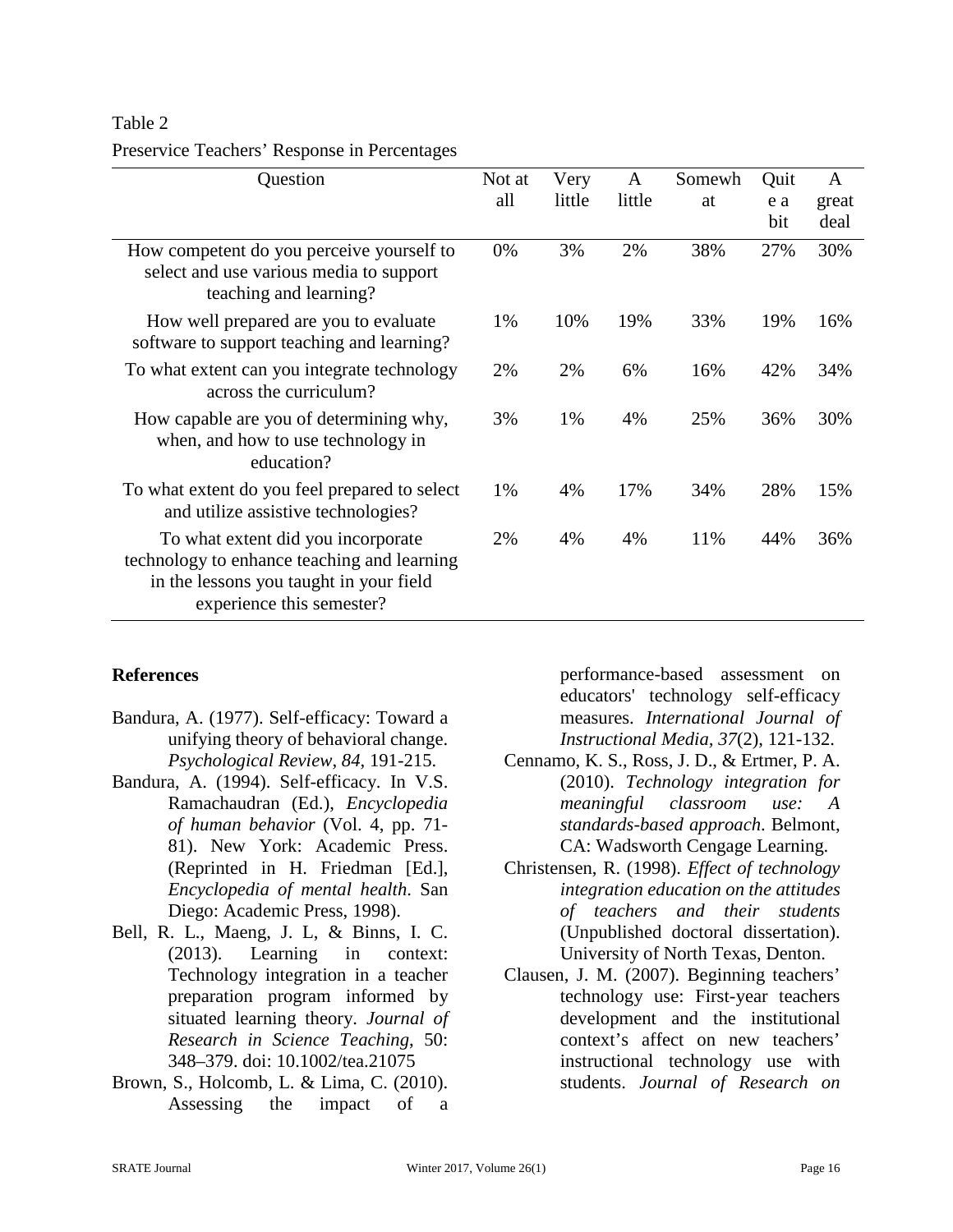*Technology in Education, 39*(3), 245- 261.

- Curts, J., Tanguma, J., & Peña, C. M. (2008). Predictors of Hispanic school teachers' self-efficacy in the pedagogical uses of technology. *Computers in the Schools,* 25(1), 48- 63.
- Dembo, M. H., & Gibson, S. (1985). Teachers' sense of self-efficacy: An important factor in school improvement. *The Elementary School Journal, 86*, 173-184.
- Duncan, A. (2010). Using technology to transform schools. Retrieved from [http://www.2ed.gov/print/news/speec](http://www.2ed.gov/print/news/speeches/2010/03/03032010.html) [hes/2010/03/03032010.html](http://www.2ed.gov/print/news/speeches/2010/03/03032010.html)
- Ertmer, P. A. (2005). Teacher pedagogical beliefs: The final frontier in our quest for technology integration? *Educational Technology Research and Development, 53*(4), 25-39.
- Flores, I. (2015). Developing preservice teachers' self-efficacy through fieldbased science teaching practice with elementary students. *Research in Higher Education Journal, 27*, 1-19.
- Gersten, R., Chard, D., & Baker, S. (2000). Factors enhancing sustained use of research-based instructional practices. *Journal of Learning Disabilities, 33*, 445-458.
- Gökçek, T., Güneş, G., & Gençtürk, E. (2013). Evaluation of primary school teachers' technological self-efficacy. *International Online Journal of Educational Sciences, 5* (1), 42-51.
- Groth, L. A., Dunlap, K. L., & Kidd, J. K. (2007). Becoming technologically literate through technology integration in PK-12 preservice literacy courses: Three case studies. *Reading Research and Instruction*, *46*(4), 363-386.
- Henson, R. (2002). From adolescent angst to adulthood: Substantive implications and measurement dilemmas in the development of teacher efficacy research. *Educational Psychologist, 37*(3), 137-150.
- Holden, H. & Rada, R. (2011). Understanding the influence of perceived usability and technology self-efficacy on teachers' technology acceptance. *Journal of Research on Technology in Education, 43*(4), 343- 368.
- Hoy, A. W. (2000). Changes in teacher efficacy during the early years of teaching. Paper presented at the annual meeting of the American Educational Research Association, New Orleans, LA.
- Jimoyiannis, A., & Komis, V. (2006). Exploring secondary education teachers' attitudes and beliefs towards ICT adoption in education. *Themes in Education, 7*(2)*,* 181-204.
- Johnson, P. (2009). The 21st century skills movement. *Educational Leadership, 67*(1), 11.
- Kellenberger, D. & Hendricks, S. (2003) *Predicting teachers' computer use for own needs, teaching, and student learning.*
- Knoblauch, D. H., & Hoy, A. W. (2008). "Maybe I can teach those kids." The influence of contextual factors on student teachers' efficacy beliefs. *Teaching and Teacher Education, 24*(1), 166-179.
- [Kramarski,](http://link.springer.com/search?facet-author=%22Bracha+Kramarski%22) B., & [Tova,](http://link.springer.com/search?facet-author=%22Tova+Michalsky%22) M. (2015). Effect of a TPCK-SRL Model on teachers' pedagogical beliefs, self-efficacy, and technology-based lesson design. In C. Angeli & N. Valanides (Ed.), *[Technological](http://link.springer.com/book/10.1007/978-1-4899-8080-9) pedagogical content [knowledge:](http://link.springer.com/book/10.1007/978-1-4899-8080-9) Exploring, developing, and assessing TPCK (pp. 89-112).* NY: Springer.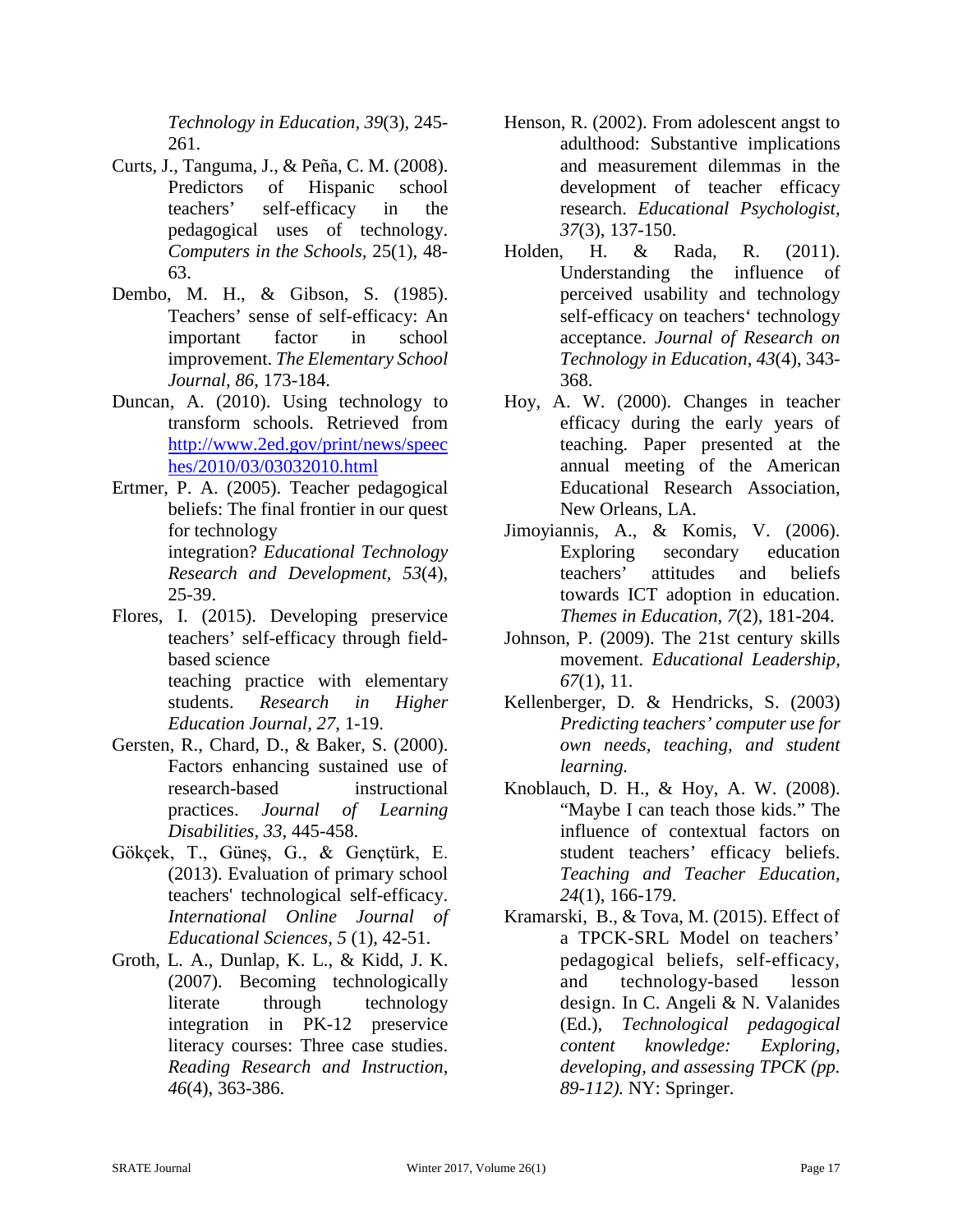- Kumar, N., Rose, R., & D'Silva, J. (2008). Teachers' readiness to use technology in the classroom: An empirical study. *European Journal of Scientific Research, 21*(4), 603-616.
- Lever-Duffy, J., & McDonald, J. B. (2011). *Teaching and learning with technology* (4<sup>th</sup> ed.). Boston, MA: Pearson Education.
- Martin, S. F., Shaw, E. J., & Daughenbaugh, L. (2014). Using Smart Boards and manipulatives in the elementary science classroom. *Techtrends: Linking Research and Practice to Improve Learning, 58*(3), 90-96.
- Miles, G. (2013). How is teacher selfefficacy and attitude toward technology affected by extended intrusive training? *Instructional Technology Education Specialist Research Papers.* Paper 8. Retrieved from

[http://digitalcommons.georgiasouthe](http://digitalcommons.georgiasouthern.edu/edu-papers/8) [rn.edu/edu-papers/8](http://digitalcommons.georgiasouthern.edu/edu-papers/8)

- Moersch, C. (1995). Levels of technology implementation (LoTi): A framework for measuring classroom technology use. *Learning and Leading with Technology, 23*(3), 40-42.
- Moore-Hayes, C. (2011). Technology integration preparedness and its influence on teacher-efficacy. *Canadian Journal of Learning and Technology, 37*(3), 1-15.
- National Council of Teachers of English. (2013). The NCTE Definition of  $21<sup>st</sup>$ Century Literacies: A Position Statement. National Council of Teachers of English. Urbana: IL. Retrieved from [http://www.ncte.org/positions/statem](http://www.ncte.org/positions/statements/21stcentdefinition) [ents/21stcentdefinition](http://www.ncte.org/positions/statements/21stcentdefinition)
- Nadelson, L. S., Bennett, S., Gwilliam, E., Howlett, C., Oswalt, S., & Sand, J. (2013). The intersection of preservice teachers' confidence, perceptions,

and ideas for using instructional technology for teaching and learning. *International Journal of Higher Education,2*(4),77-90.Retrievedfrom [http://scholarworks.boisestate.edu/cg](http://scholarworks.boisestate.edu/cgi/viewcontent.cgi?article=1118&context=cifs_facpubs) [i/viewcontent.cgi?article=1118&cont](http://scholarworks.boisestate.edu/cgi/viewcontent.cgi?article=1118&context=cifs_facpubs) ext=cifs facpubs

- Pajares, F., Usher, E. L., & Johnson, M. J. (2007). Sources of writing selfefficacy beliefs of elementary, middle, and high school students. *Research in the Teaching of English, 42*(1).
- Palmer, D. (2011). *Sources of efficacy information in an inservice program for elementary teachers. Sci. Ed., 95*: 577–600. doi: 10.1002/sce.20434
- Pamuk, S. (2012). Understanding preservice teachers' technology use through TPACK framework. *Journal of Computer Assisted Learning, 28*: 425–439. doi: 10.1111/j.1365- 2729.2011.00447.x
- Paraskeva, F., Bouta, H., & Papagianni, A. (2008). Individual characteristics and computer self-efficacy in secondary education teachers to integrate technology in educational practice. *Computers & Education 50*, 1084– 1091.
- Pendergast, D., Garvis, S., & Keogh, J. (2011). Pre-service student-teacher self-efficacy beliefs: An insight into the making of teachers*. Australian Journal of Teacher Education, 36*(12), 46-57.
- Pope, M., Hare, D., & Howard, E. (2005). Enhancing technology use in student teaching: A case study. *Journal of Technology and Teacher Education,*  75, 573-618.
- Putman, S. M. (2012). Investigating teacher efficacy: Comparing preservice and inservice teachers with different levels of experience. *Action in Teacher Education, 34*(1), 26-40.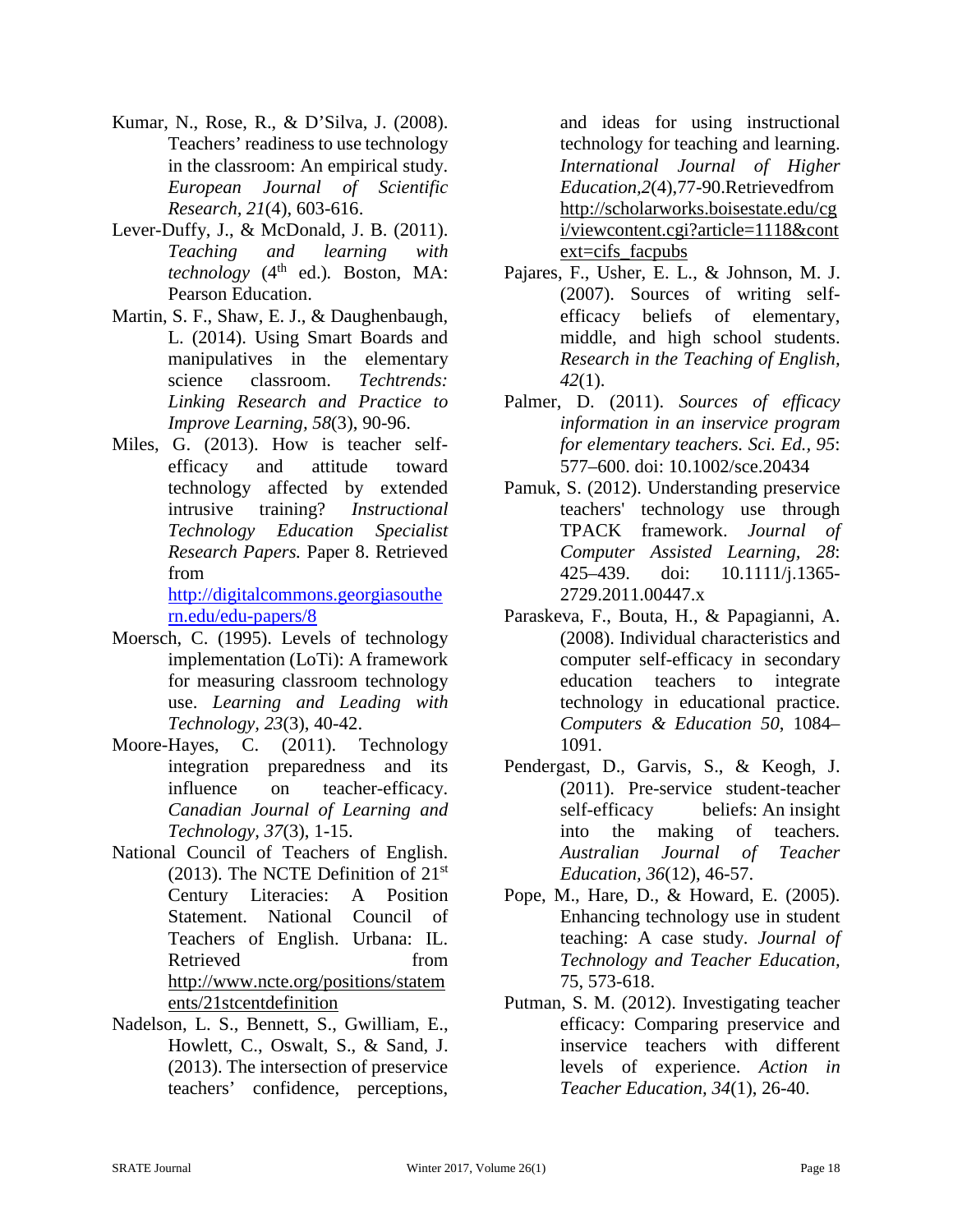- Rethlefsen, A. L., & Park, H. (2011). A mixed-method study: Assessing the BAR model's impact on preservice teachers' efficacy beliefs. *School Science and Mathematics, 111:* 102– 117. doi: 10.1111/j.1949- 8594.2010.00067.x
- Roblyer, M. D., & Doering, A. H. (2010). *Integrating educational technology into teaching* (5th ed.)*.* Boston: Pearson Education.
- Rohaan, E. J., Taconis, R., & Jochems, W. G. (2012). Analysing teacher knowledge for technology education in primary schools. *International Journal of Technology and Design Education, 22*(3), 271-280.
- Shivelya, C. T., & Yerrickb, R. (2014). A case for examining pre-service teacher preparation for inquiry teaching science with technology. *Research in Learning Technology, 22.* ISSN 2156-7077. Retrieved from [http://www.researchinlearningtechno](http://www.researchinlearningtechnology.net/index.php/rlt/article/view/21691) [logy.net/index.php/rlt/article/view/21](http://www.researchinlearningtechnology.net/index.php/rlt/article/view/21691) [691](http://www.researchinlearningtechnology.net/index.php/rlt/article/view/21691)
- Sparks, G. M. (1988). Teachers' attitudes toward change and subsequent improvements in classroom teaching. *Journal of Educational Psychology, 80*, 111-117.
- Sure, S. (2009). Development of a tool to measure computer self-efficacy of student teachers. Retrieved from [http://www.academia.edu/1338238/d](http://www.academia.edu/1338238/DEVELOPMENT_OF_A_TOOL_TO_MEASURE_COMPUTER_SELF-EFFICACY_OF_STUDENT_TEACHERS) [evelopment\\_of\\_a\\_tool\\_to\\_measure\\_](http://www.academia.edu/1338238/DEVELOPMENT_OF_A_TOOL_TO_MEASURE_COMPUTER_SELF-EFFICACY_OF_STUDENT_TEACHERS) [computer\\_self](http://www.academia.edu/1338238/DEVELOPMENT_OF_A_TOOL_TO_MEASURE_COMPUTER_SELF-EFFICACY_OF_STUDENT_TEACHERS)[efficacy\\_of\\_student\\_teachers](http://www.academia.edu/1338238/DEVELOPMENT_OF_A_TOOL_TO_MEASURE_COMPUTER_SELF-EFFICACY_OF_STUDENT_TEACHERS)
- Teo, T. (2009). Modeling technology acceptance in education: A study of pre-service teachers",

*Computers & Education*, *52*(1), 302- 312.

- Teo, T. (2010). A path analysis of pre-service teachers' attitudes to computer use: Applying and Extending the Technology Acceptance Model in an educational context. *Interactive Learning Environments,18*(1), 65-79.
- Topkaya-Zehir, E. (2010). Pre-service English language teachers' perceptions of computer selfefficacy and general self-efficacy. *The Turkish Online Journal of Educational Technology (TOJET)*, 9(1), 143-156.
- Tschannen-Moran, M., Hoy, A., & Hoy, K. (1998). Teacher efficacy: Its meaning and measure. *Review of Educational Research, 68*(2), 202-248.
- Tschannen-Moran, M., Woolfolk-Hoy, A. (2001). Teacher efficacy: Capturing an elusive construct. *Teacher and Teacher Education, 17*(7), 783-805.
- Wang, L., Ertmer, P.A., & Newby, T. J. (2004). Increasing preservice teachers' self efficacy beliefs for technology integration. *Journal of Research on Technology in Education,* 36(3), 231-250.
- U.S. Department of Education. (2010). National education technology plan. Retrieved from http://www.ed.gov/technology/netp-2010/executive-summary
- Watson, D. (2006). Understanding the relationship between ICT and education means exploring innovation and change. *Education and Information Technologies, 11*(3/4), 199-216. doi:10.1007/S10639-006-9016-2